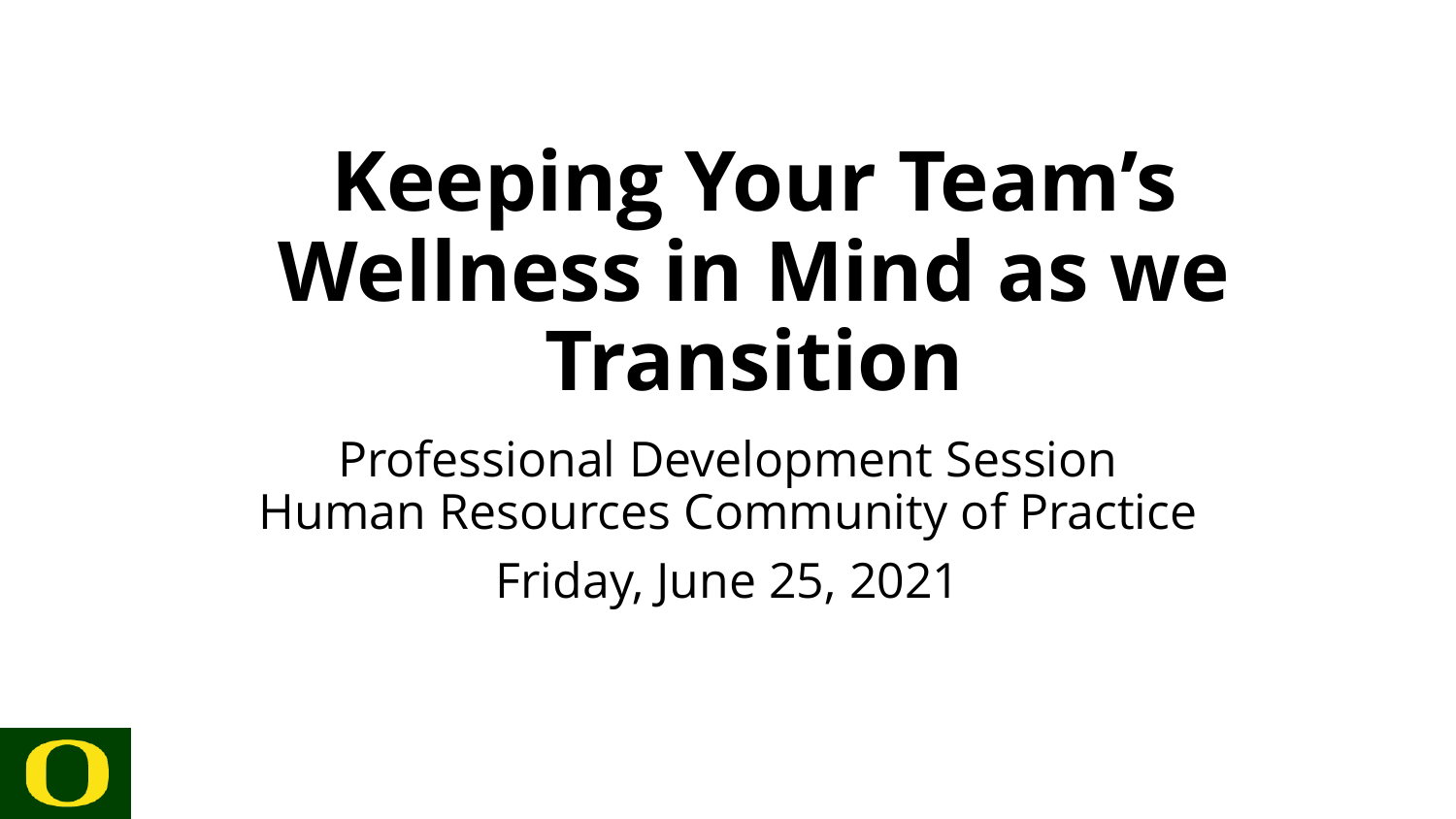# **HRCP Subcommittee Members**

Melissa Bowers, Business Manager, English Department Cory Farragher-Gnadt, Classification and Compensation Analyst Tiffany Lundy, Learning and Development Manager Jen Mirabile, Sr. HR Programs Coordinator Patrick Moore, Associate Director, FASS Human Resources and Payroll Danielle Parmenter, Executive Asst., Office of Research and Innovation Kate Stoysich, Health Promotions Specialist, University Health Services

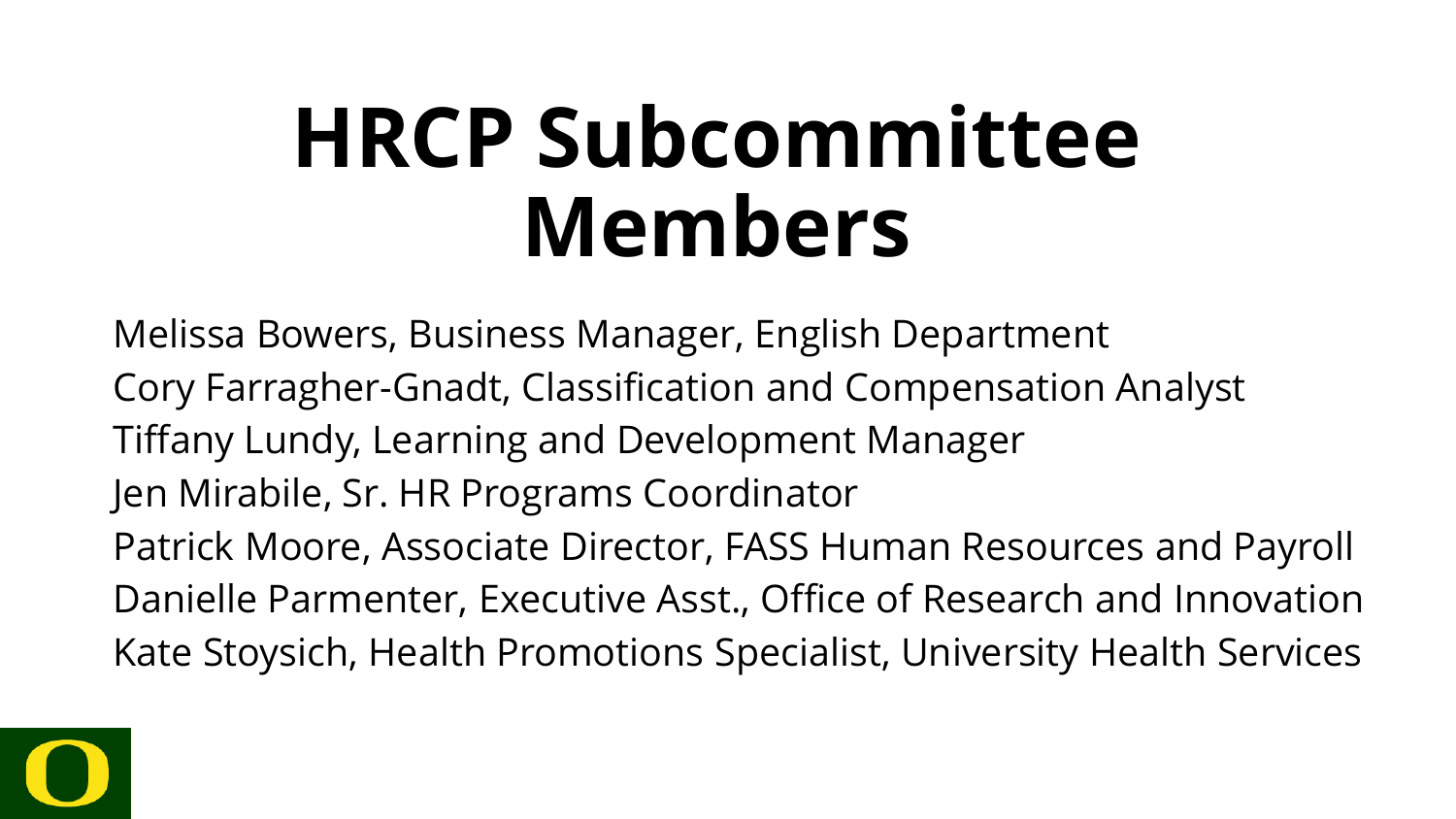# **Session Objectives**

- Understand the importance wellness for your teams
- Review the phases of change and a strategy for a new beginning
- Discuss ideas for supporting employees during this transition
- Highlight employee and supervisor resources

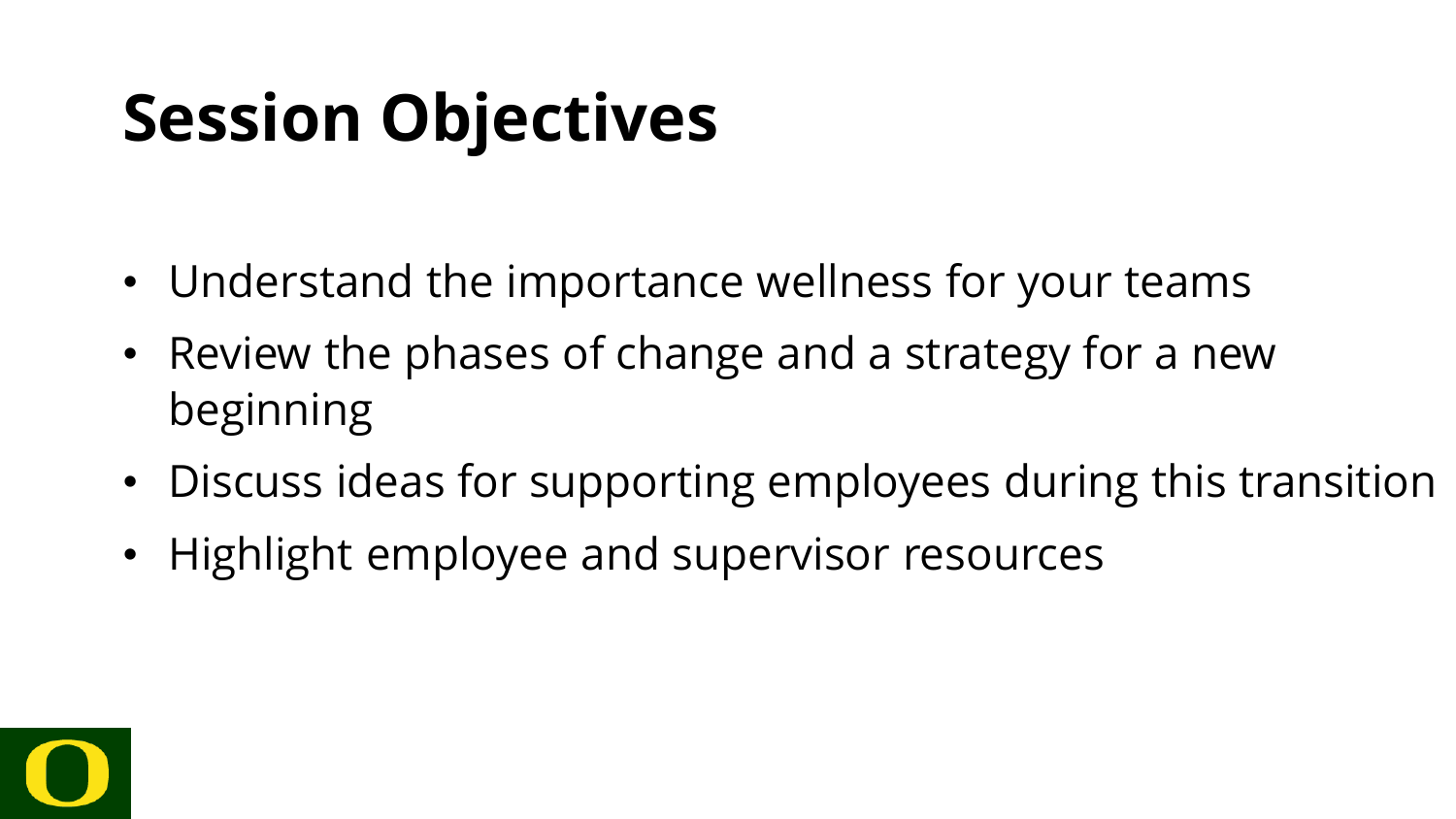# **Wellness for Your Teams**

Kate Stoysich, Health Promotions Specialist, University Health Services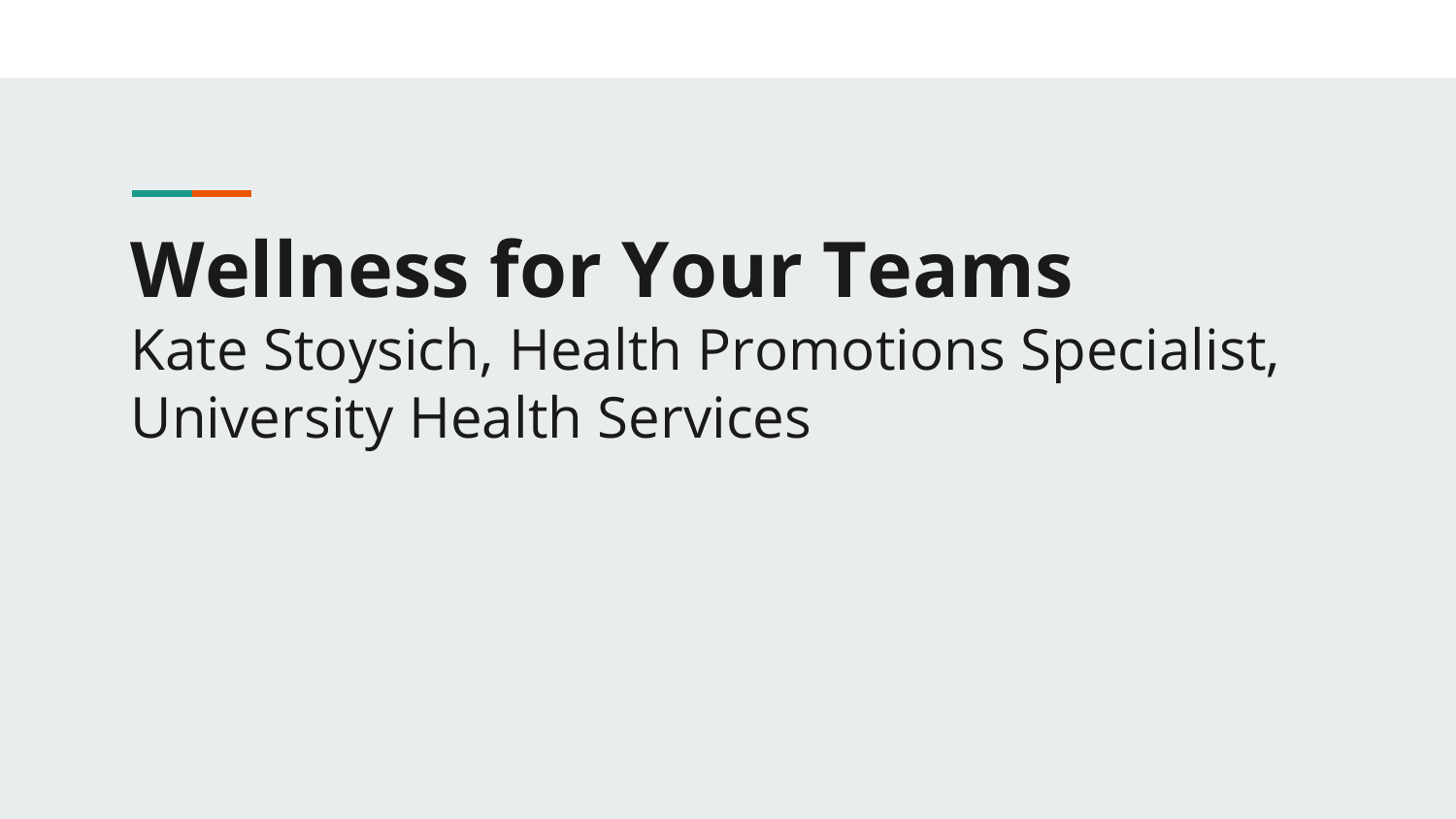**Wellness is an active process through which people become aware of, and make choices toward, a more successful existence**  - *National Wellness Institute*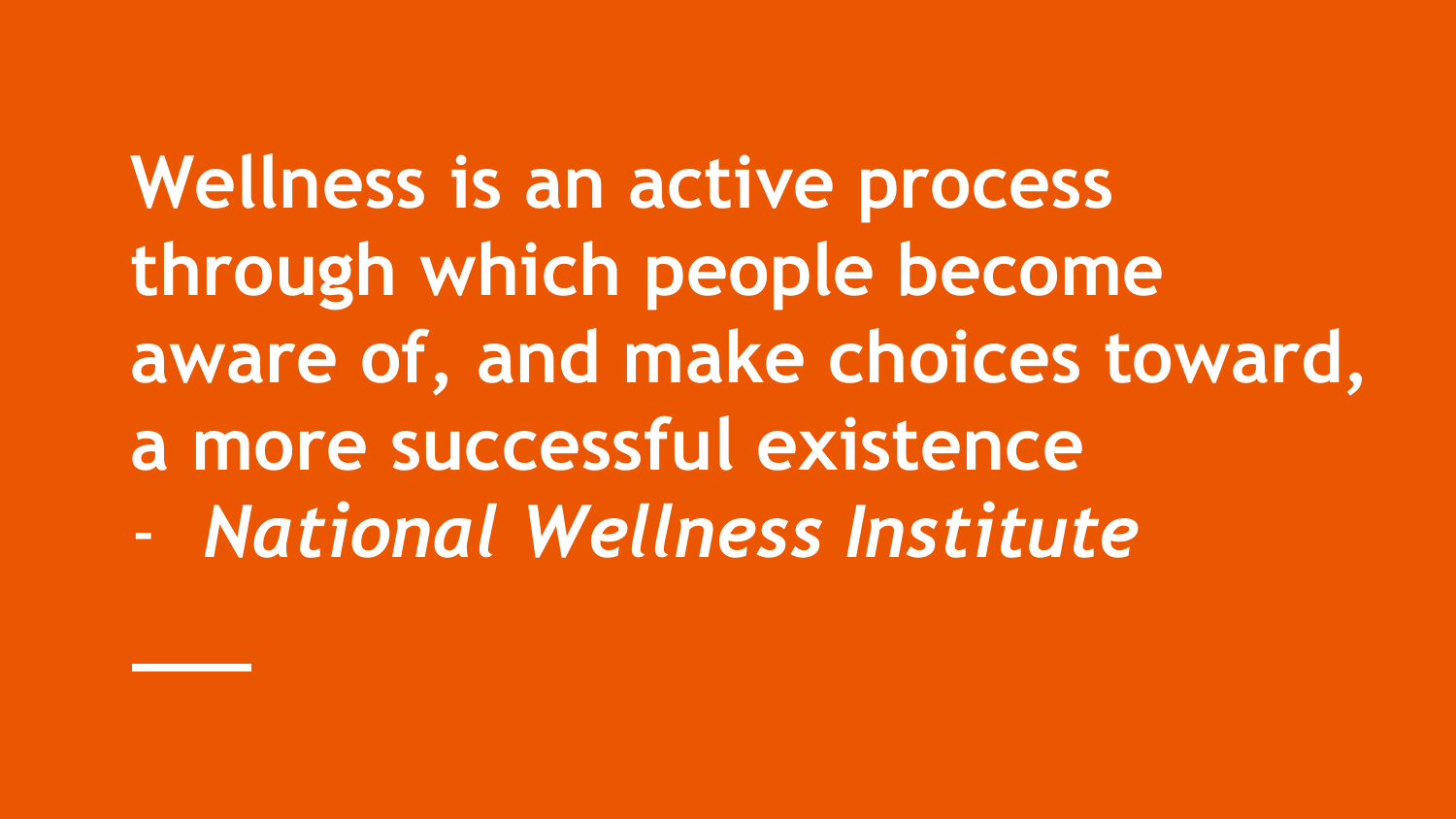# **Eight Dimensions of Wellness**

#### **FMOTIONAL**

Coping effectively with life and creating satisfying relationships.

#### **FNVIRONMENTAL**

Good health by occupying pleasant, stimulating environments that support well-being.

#### **INTELLECTUAL**

Recognizing creative abilities and finding ways to expand knowledge and skills.

### **8 DIMENSIONS OF WELLNESS**

#### **PHYSICAL**

Recognizing the need for physical activity, diet, sleep, and nutrition.

#### **OCCUPATIONAL**

Personal satisfaction and enrichment derived from one's work.

### **FINANCIAL**

Satisfaction with current and future financial situations.

#### **SOCIAL**

Developing a sense of connection, belonging, and a well-developed support system.

#### **SPIRITUAL**

Expanding our sense of purpose and meaning in life.

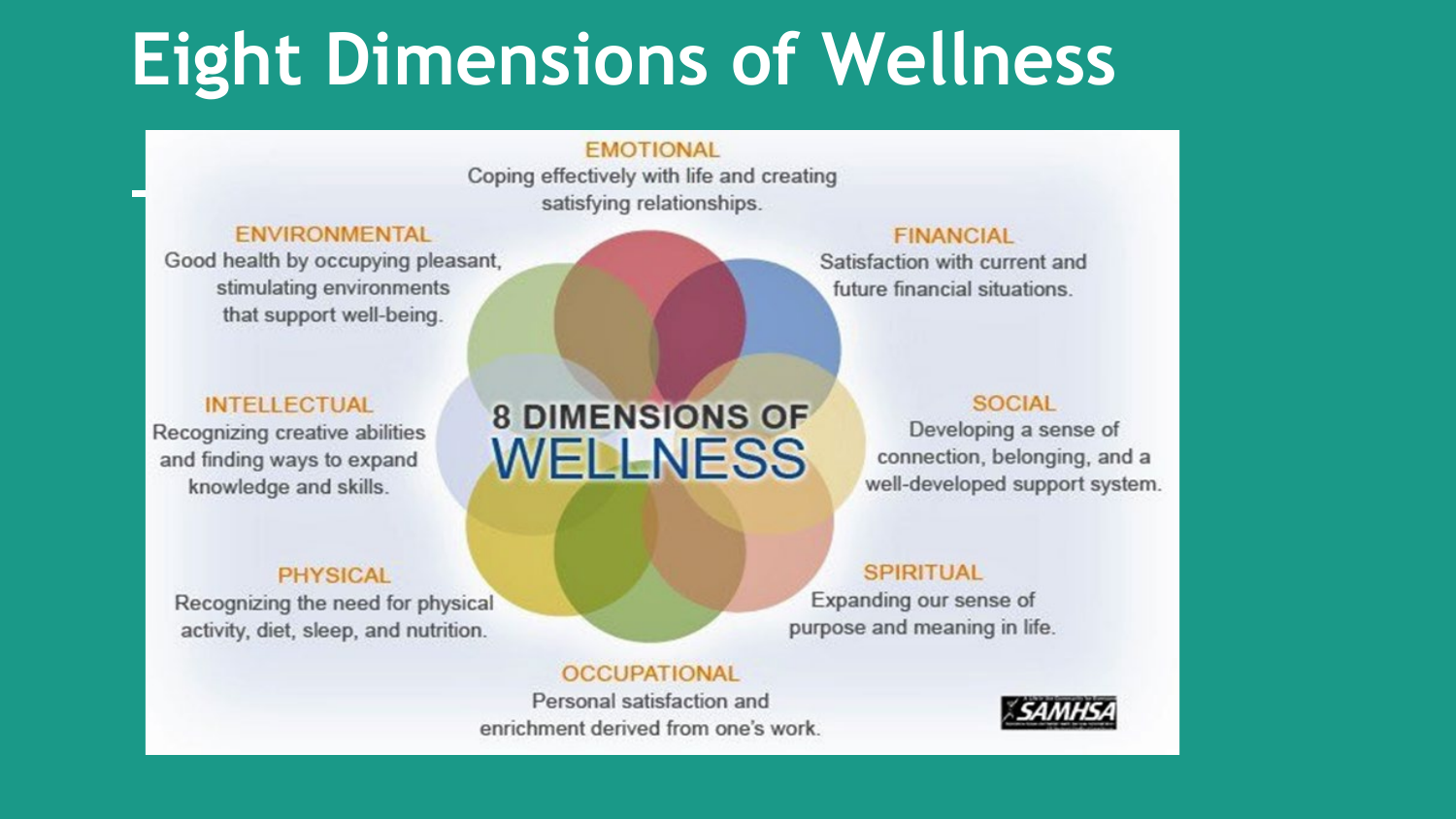### **Important aspects of self-care and wellness**

- Self-care looks different for everyone
- We need self-care in multiple dimensions of ours lives
- Self-care is serving our basic needs in a sustainable way
- All forms of self-care are valid
- Boundaries are part of self-care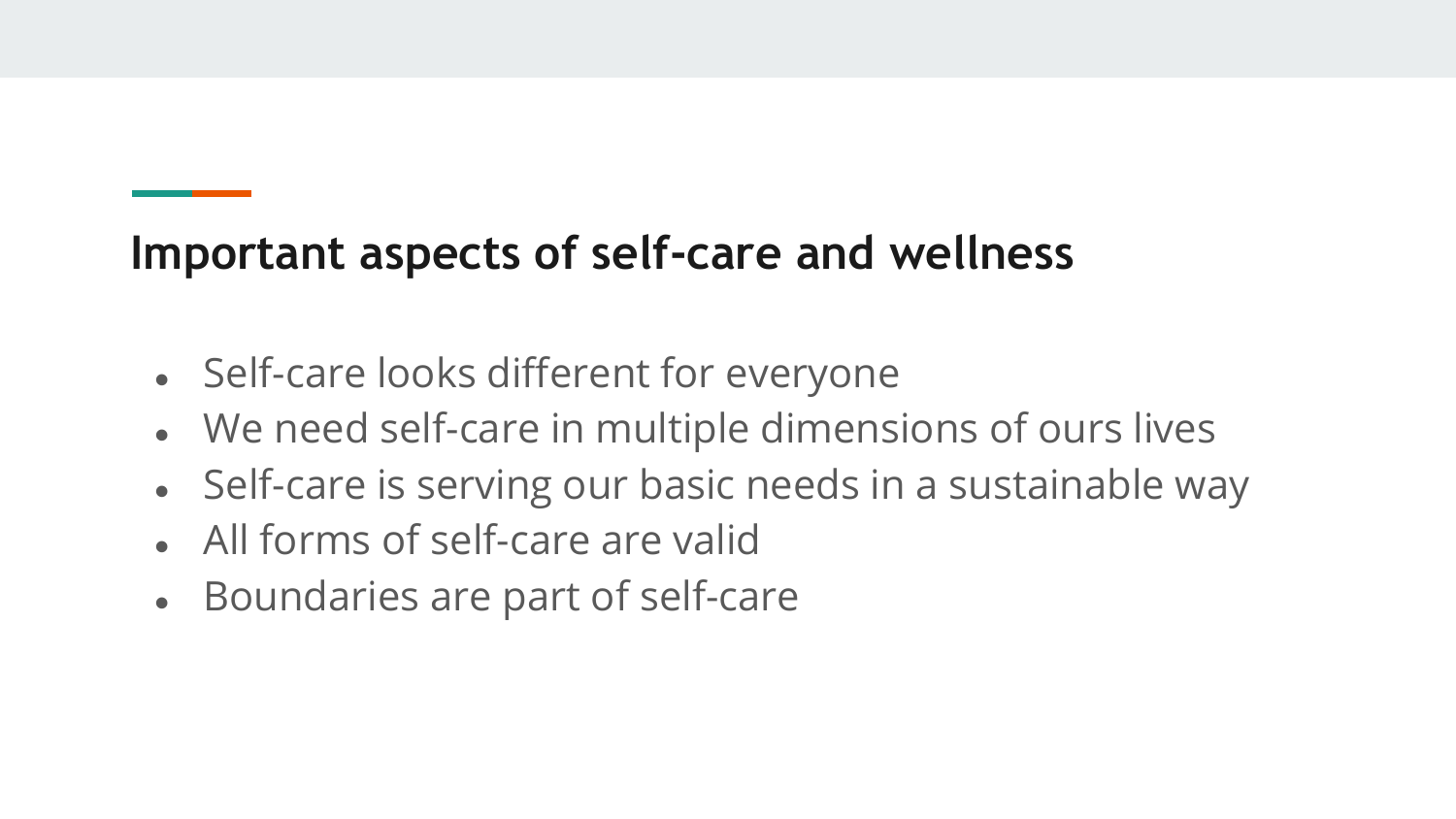# **Wellness Routine Reflection and Planning**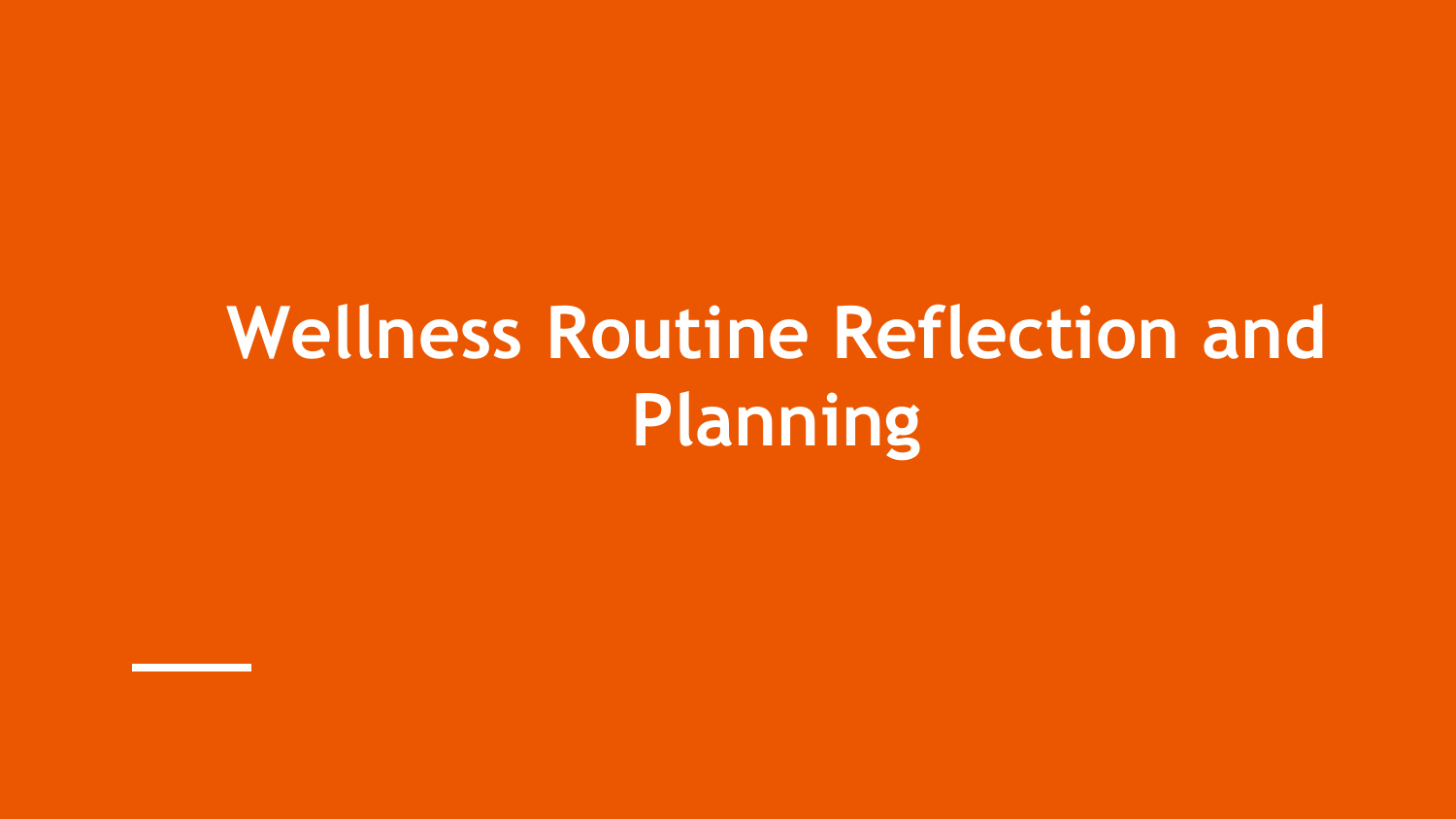## **Wellness Routine**

|                                                                      |                                                                          | <b>Wellness Activity Ideas</b>                               |                                                                               |
|----------------------------------------------------------------------|--------------------------------------------------------------------------|--------------------------------------------------------------|-------------------------------------------------------------------------------|
| <b>Physical</b>                                                      | <b>Emotional</b>                                                         | Mental                                                       | <b>Personal-Growth</b>                                                        |
| Movement<br><b>Balanced diet</b><br>Cooking<br>Napping<br>Stretching | Therapy<br><b>Affirmations</b><br>Gratitude<br>Mindfulness<br>Journaling | Meditation<br>Decluttering<br>Crafting<br>Reading<br>Podcast | Hobbies<br>Trying new things<br>Relationships<br>Goal setting<br>Spirituality |

Directions: Fill in the box below with ideas for you generally utilize to improve and prioritize your wellness. For inspiration, check the ideas above and try completing the following sentences:

I feel inspired when I...

I feel most energized when I...

To feel my best, I need to...

I feel at peace when I...

|                 | <b>Wellness Activity Ideas</b> |               |        |
|-----------------|--------------------------------|---------------|--------|
| <b>Physical</b> | <b>Emotional</b>               | <b>Mental</b> | Growth |
|                 |                                |               |        |
|                 |                                |               |        |
|                 |                                |               |        |
|                 |                                |               |        |

Directions: Now that you've thought about wellness strategies you generally use, please complete the below chart, thinking about your wellness routines pre-pandemic (past), during the pandemic (present), and adjusting to a new normal (future)

| <b>Wellness Routines</b> |                                     |  |                                |  |  |
|--------------------------|-------------------------------------|--|--------------------------------|--|--|
| Pre-Pandemic 9<br>(past) | <b>During Pandemic</b><br>(present) |  | <b>Next Normal</b><br>(future) |  |  |
|                          |                                     |  |                                |  |  |
|                          |                                     |  |                                |  |  |
|                          |                                     |  |                                |  |  |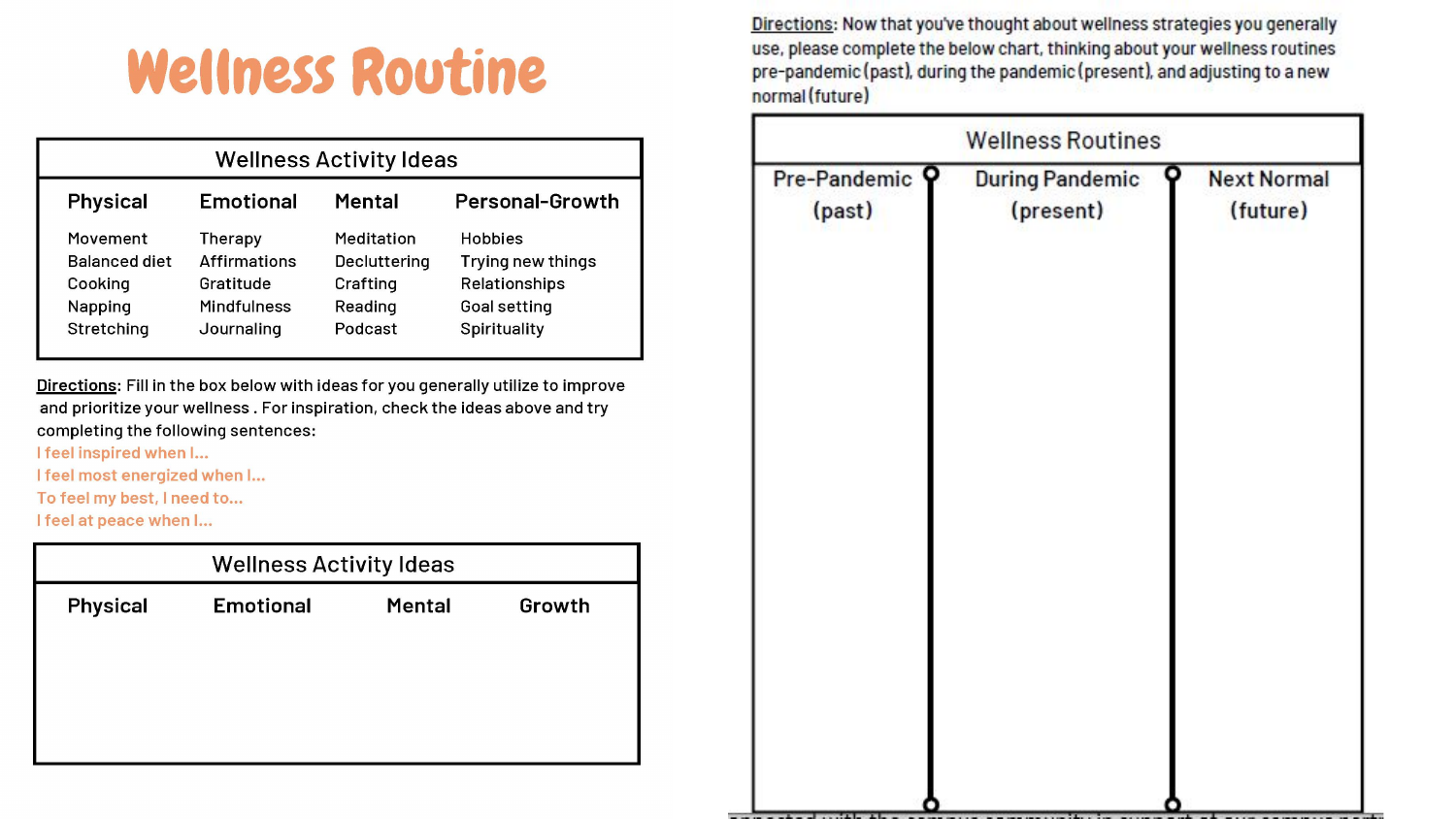### **The Transition Model**



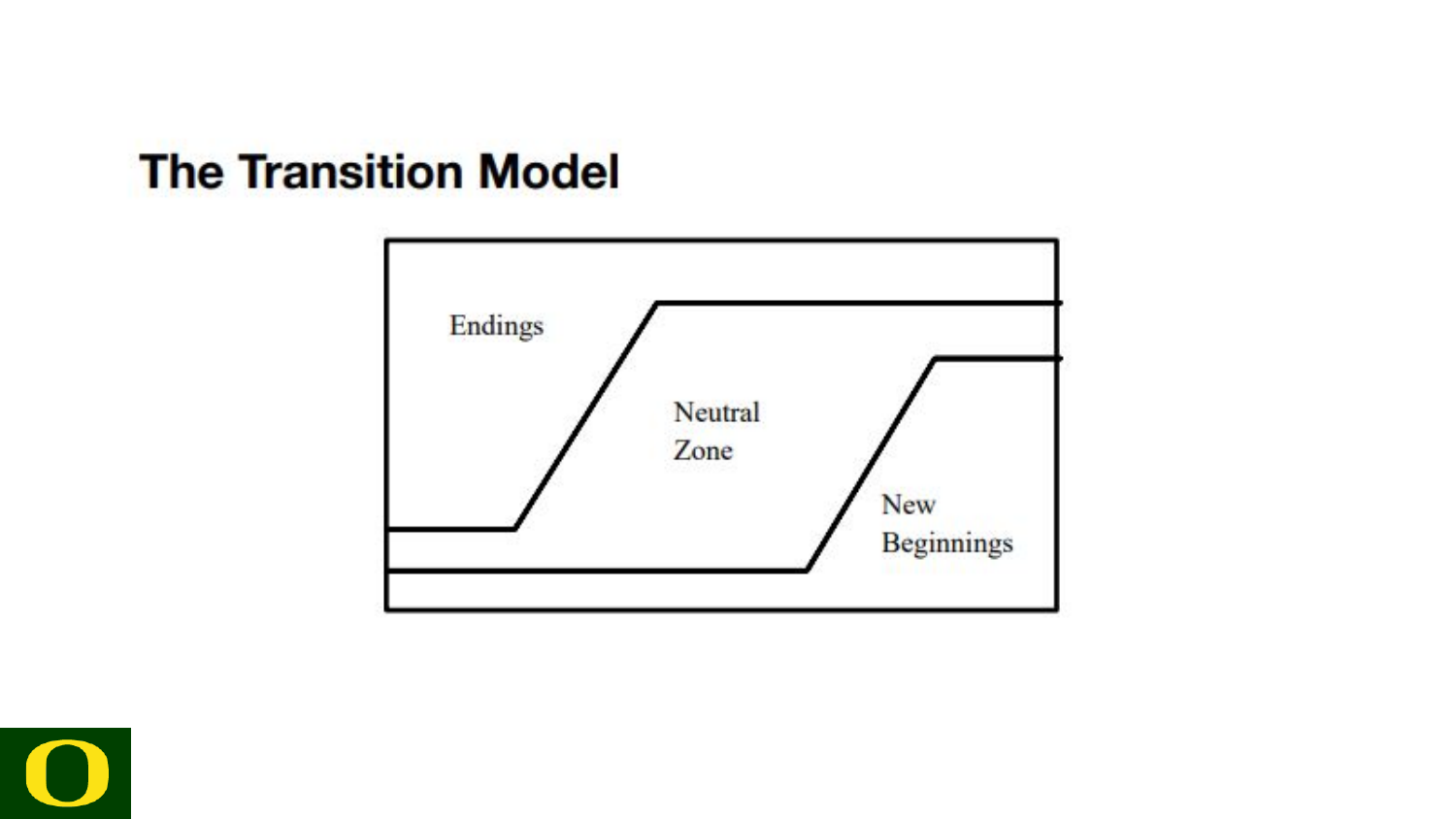# **It isn't that change is HARD, it's the TRANSITION that's hard.**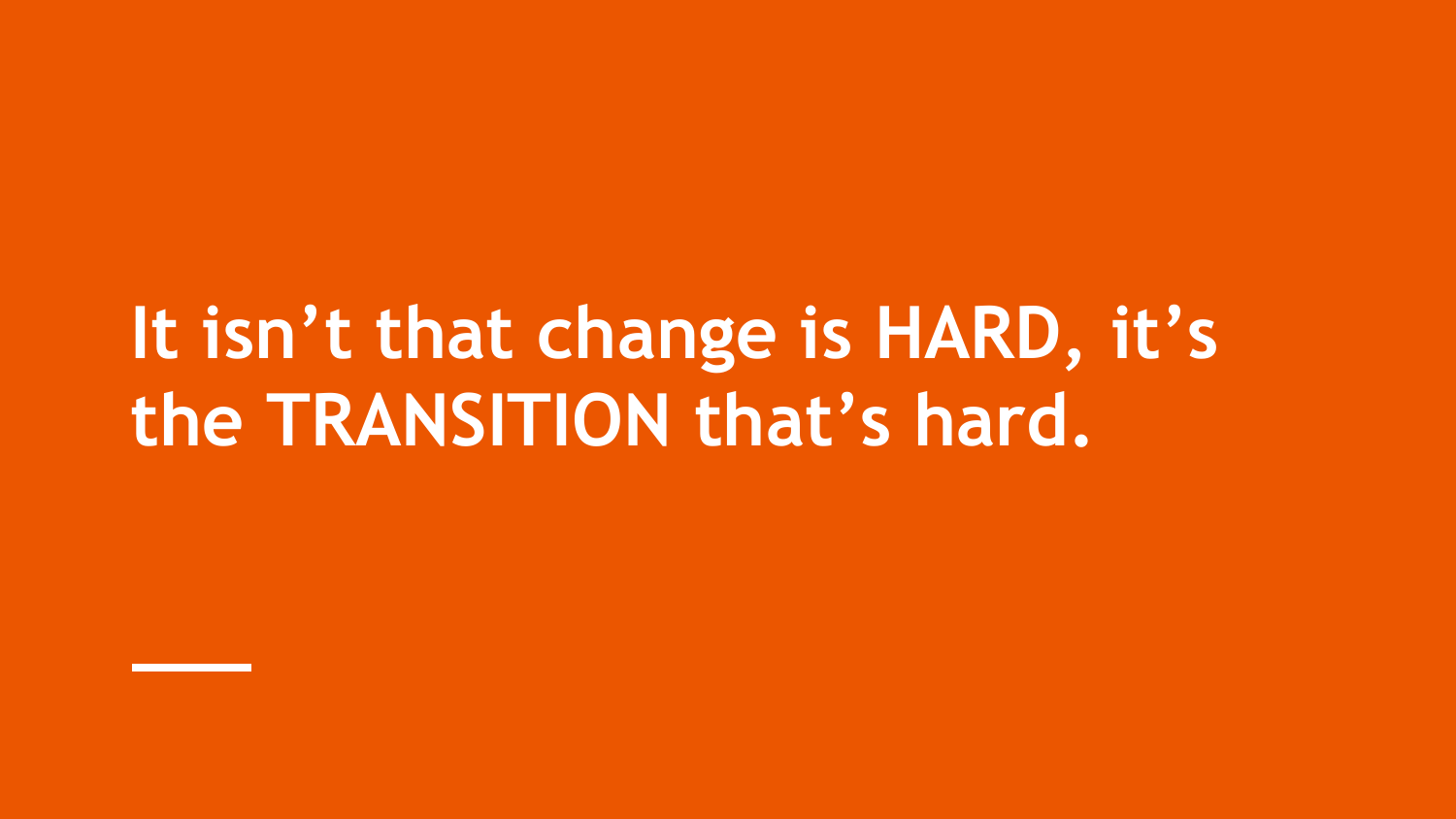# **Phases of Change**

*Endings are about losses - Time of letting go*

o A time of leaving the old ways

o A time of ending

o 7 types of losses

o Acknowledge the losses



o Care and concern needed

## *The New Beginning* o Coming out of transition o Review and adjust o Discovering a new identity

o Support and encouragement needed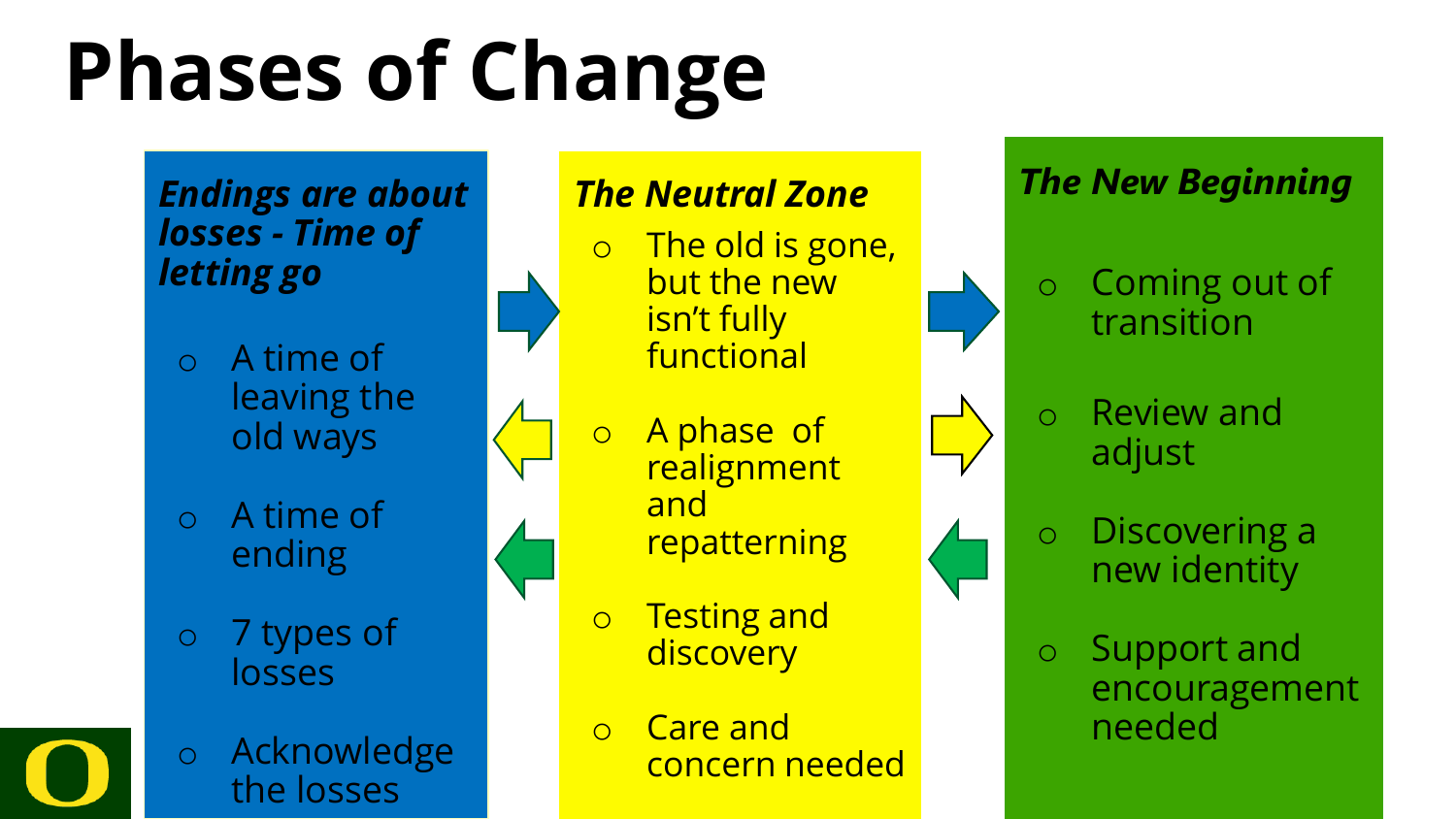# **The New Beginning**

Focus on releasing energy into a new direction and towards a new identity

### **Ambivalence**

- o Anxieties
- o Sense of riskiness
- o Desire to stay in neutral zone

## **Timing**

- Cannot be forced
- o Must be encouraged, supported, and reinforced

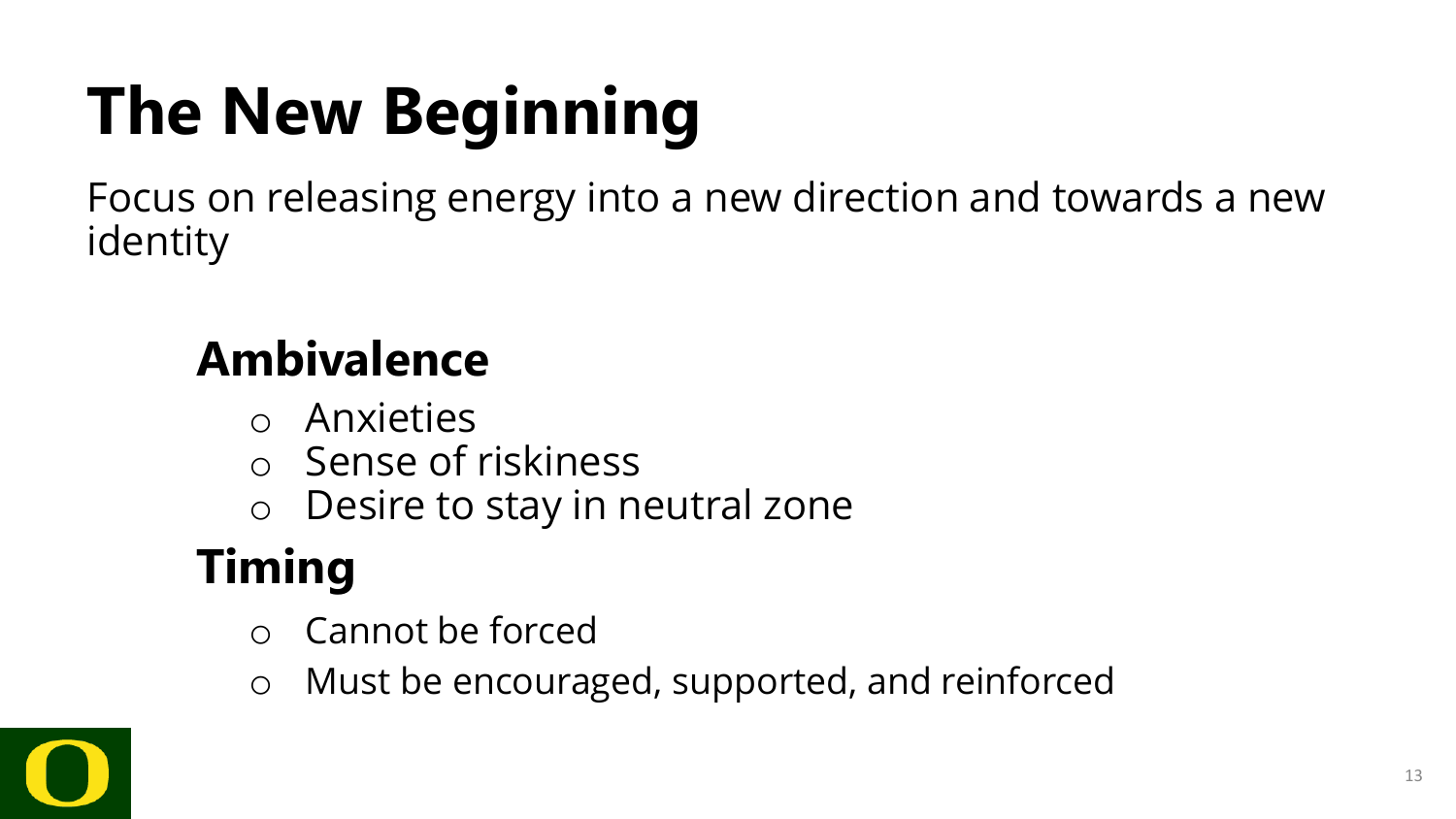# **Strategy for the New Beginning**

### **Purpose**

- o Focuses on what change is and why it's needed
- $\circ$  Connection to interests is important
- Real, addresses problems, home-grown

### **Picture**

- $\circ$  How the outcome will look and people will participate in this
- Create a visual of what this looks like: how work is done, feeling of new reality, etc.

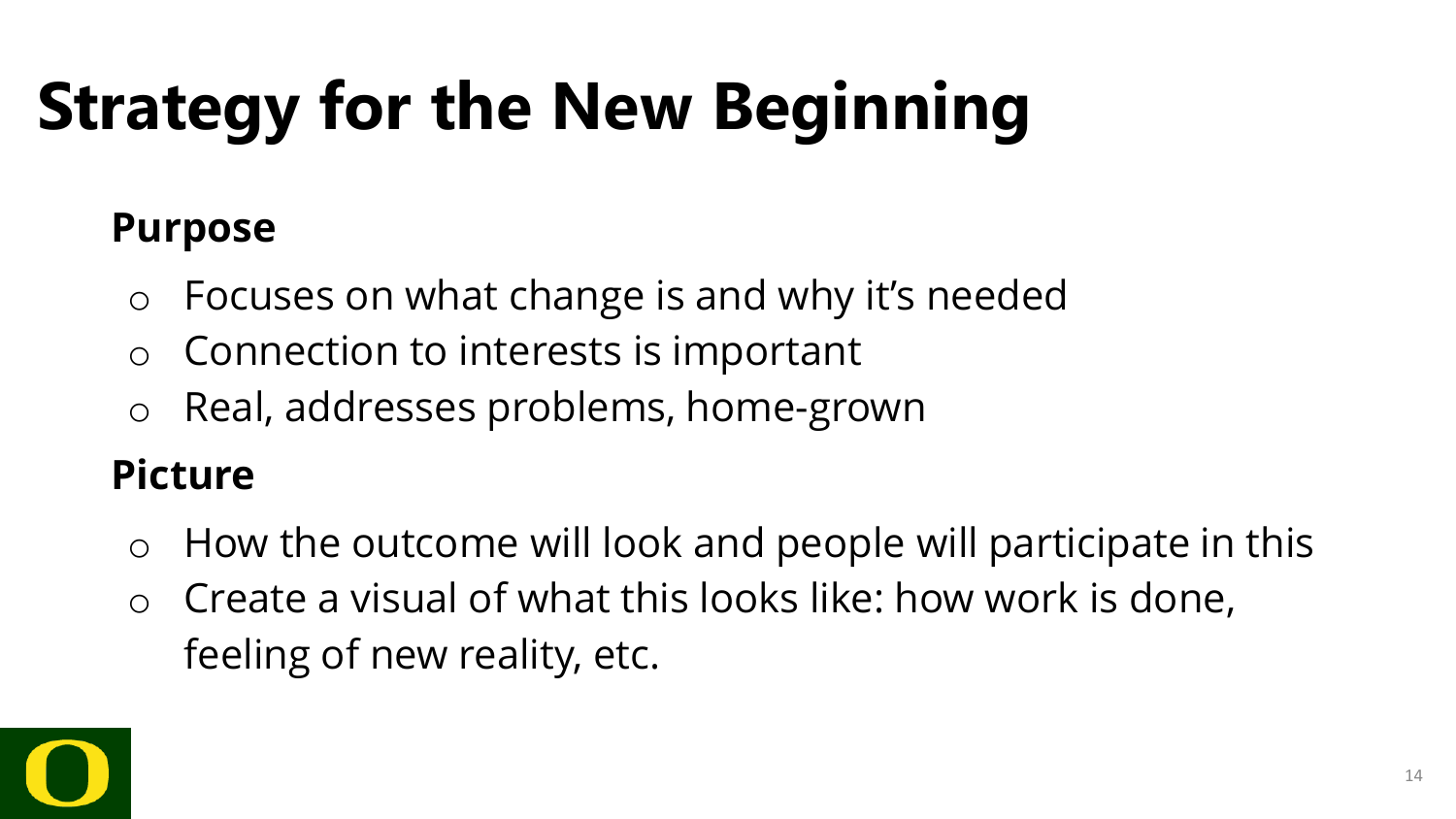# **Strategy for the New Beginning (cont.)**

### **Plan**

- $\circ$  Step by step plan that is detailed and at personal level
- o Oriented to processes

### **Participation**

- o Having a part to play is critical to helping people feel included
- o People see themselves in their new roles
- $\circ$  Ideally also play a role in the actual transition
- $\circ$  Gives people a deeper understanding of the goals

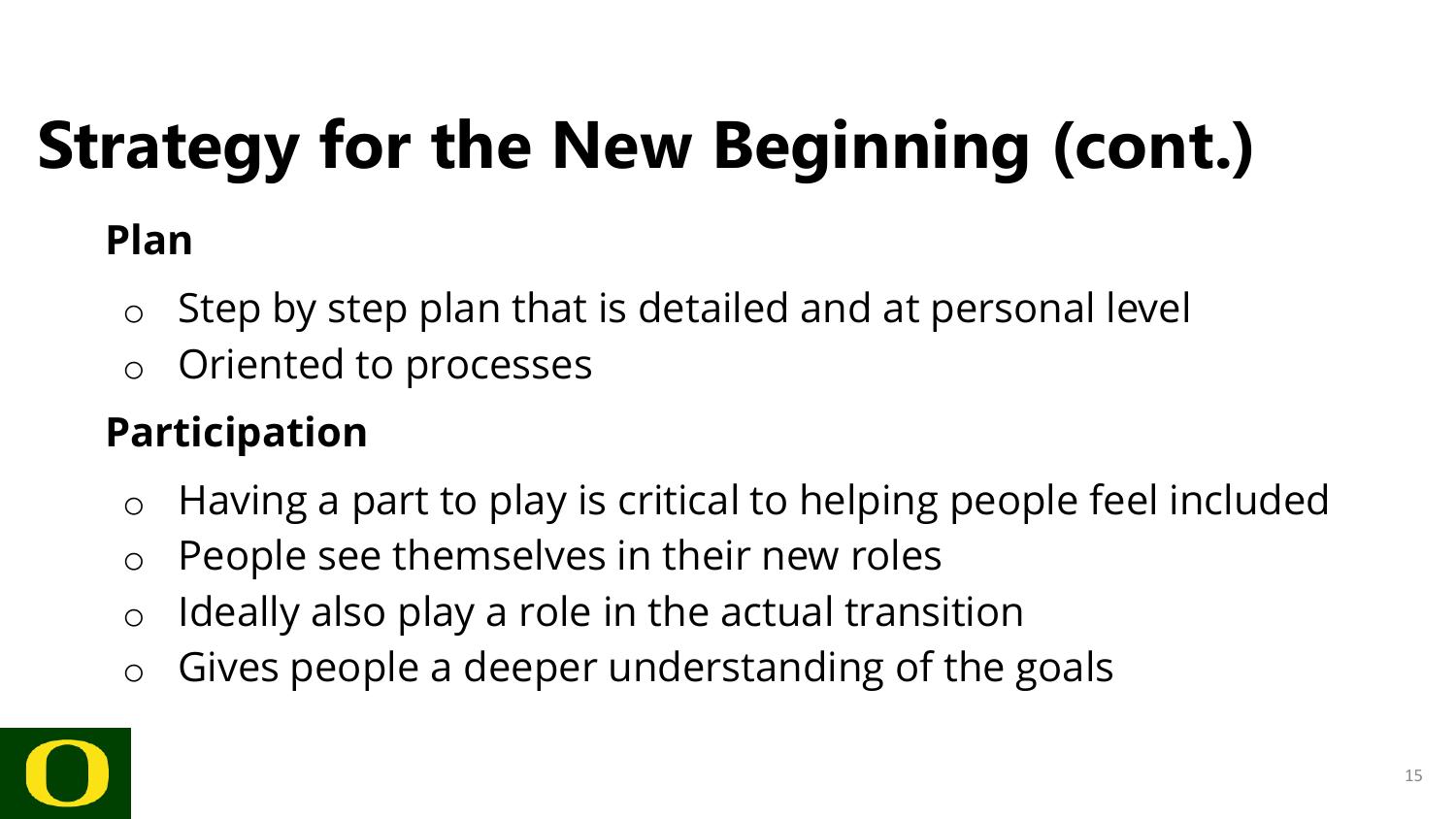# **Supporting Employees During the Transition**

- Reentry/transition is hard
- Deep listening, empathy and support needed for each employee
- Communication is key at all levels
- Keep wellness on your radar

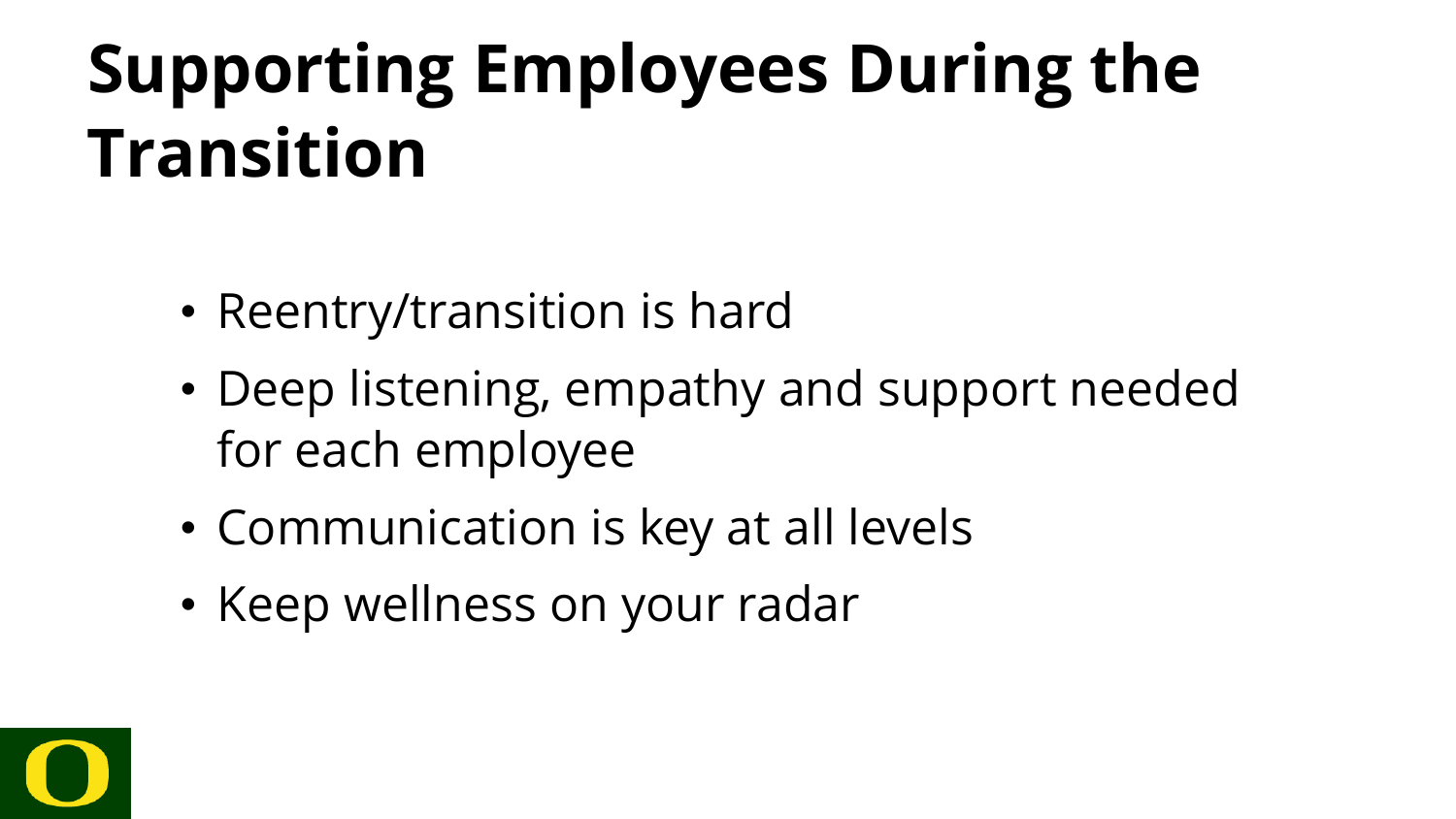# **Supervisor Considerations**

- Acknowledge the emotions
- Stay up to date on UO rules and policies
- Discuss each employee's return to work plan
- Be familiar with the resources on campus to support managers and supervisors with difficult conversations

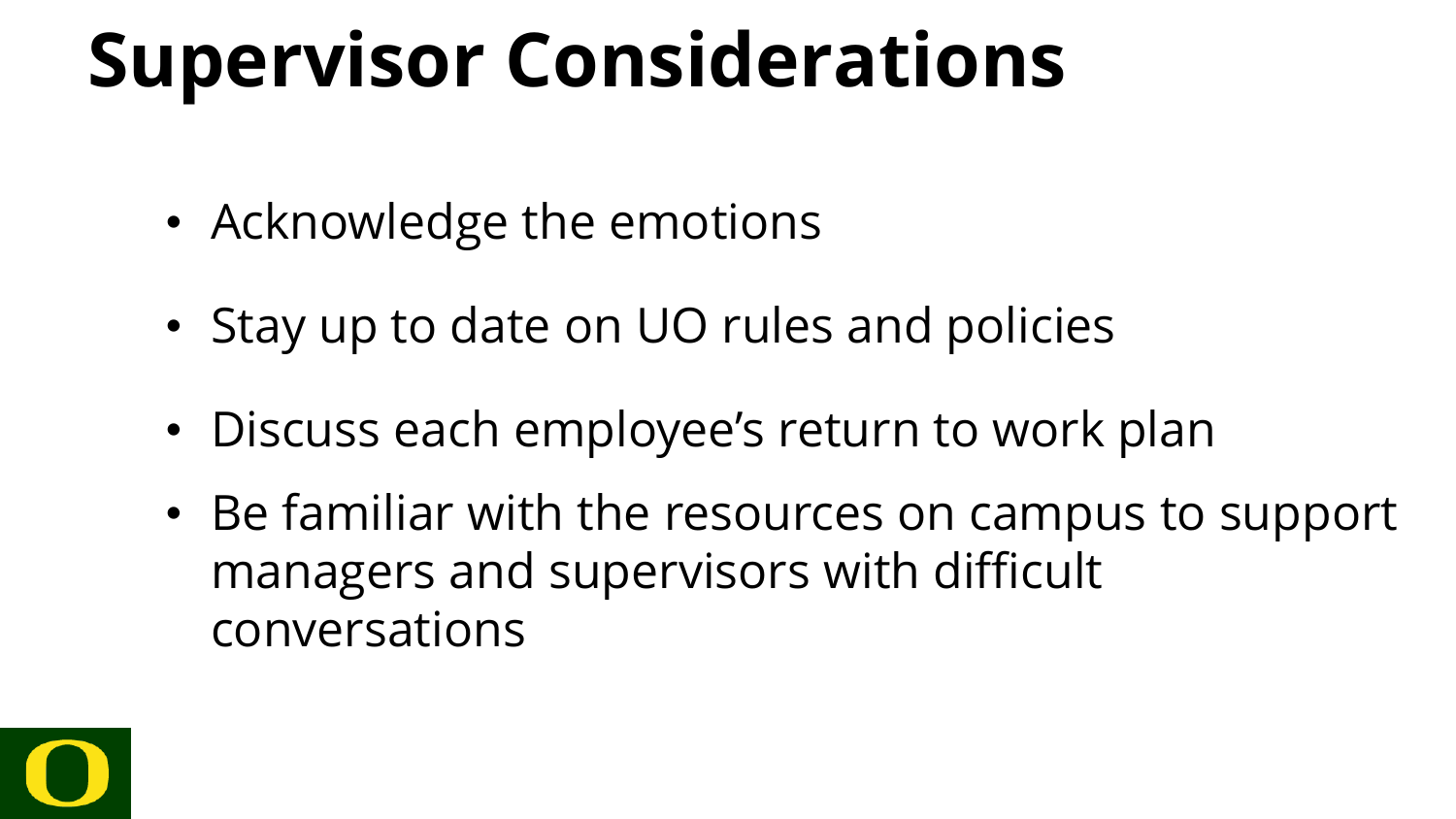# **Be Reflective and Flexible**

- Evaluate what is working and what is not
- Be prepared to adjust your course iterative process

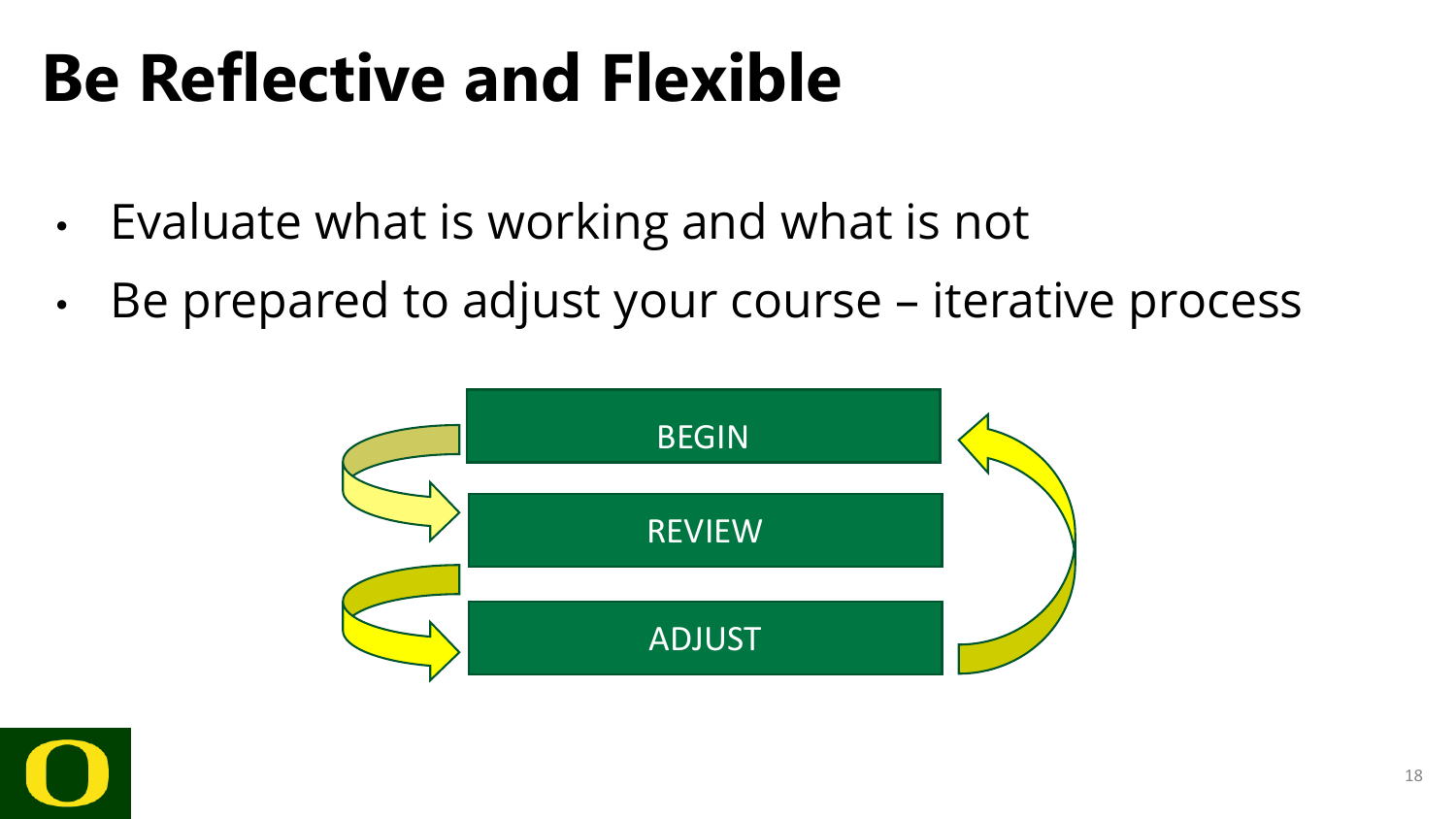## **Break-Out Room Activity**  10 minutes

In your break-out room HR Partners will discuss the employee situations below to document ideas about how to support different employee transitions. Feel free to work on all situations or just a few.

- 
- 
- 
- How do we support employees who never left campus/returned earlier than fall 2021?<br>• How do we support employees New to campus?<br>• How do we support employees returning to an on-campus work schedule this fall?<br>• How do we
- 

Using the shared document highlight your ideas for supporting each type of employee by your break-out room number.

Link: https://uoregon-<br>[my.sharepoint.com/:w:/g/personal/mirabile\\_uoregon\\_edu/EdTor7GLkNlOhpwqeZGOxVsBb9u-](https://uoregon-my.sharepoint.com/:w:/g/personal/mirabile_uoregon_edu/EdTor7GLkNlOhpwqeZGOxVsBb9u-TyjC4_9B7myPguYCLQ?e=uRI1Ld)<br>TyjC4\_9B7myPguYCLQ?e=uRI1Ld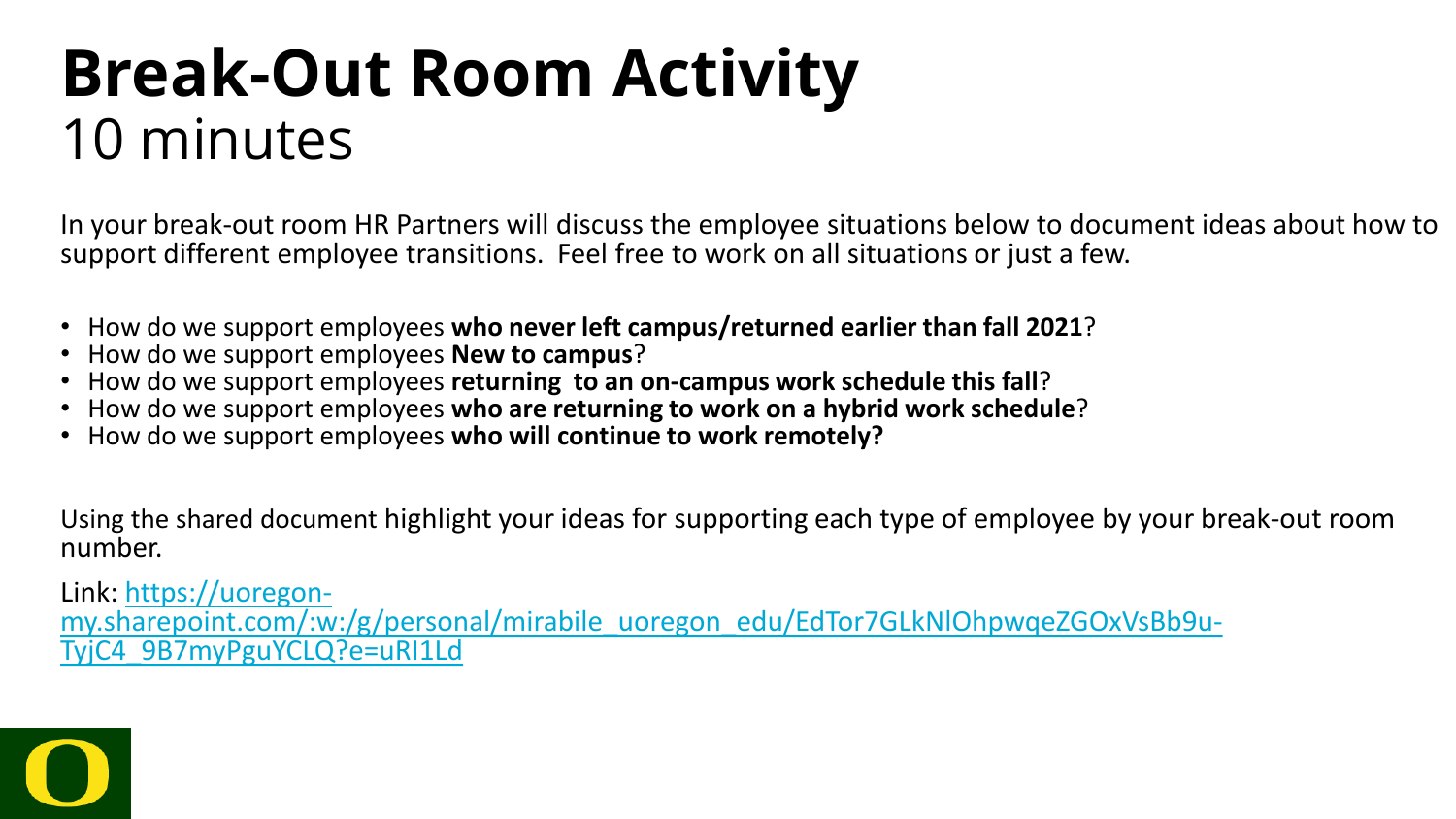### **Ideas from the Break-Out Room Share Document**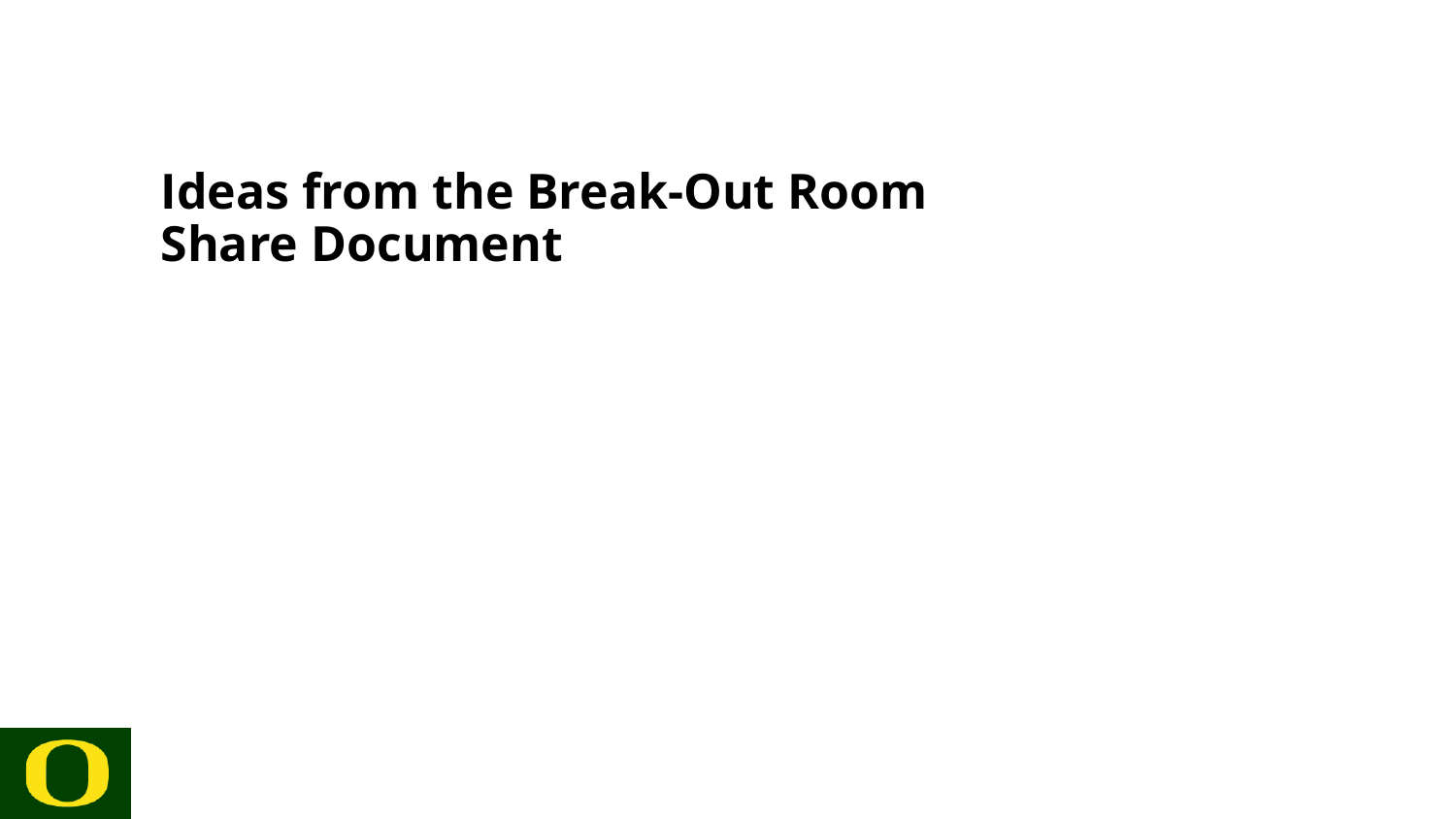## **Break-Out Room Activity** 5 minutes

In your break-out room please share the wellness strategies that specifically worked for you over the last year that you plan to continue and where there are still areas of growth for you or your team?

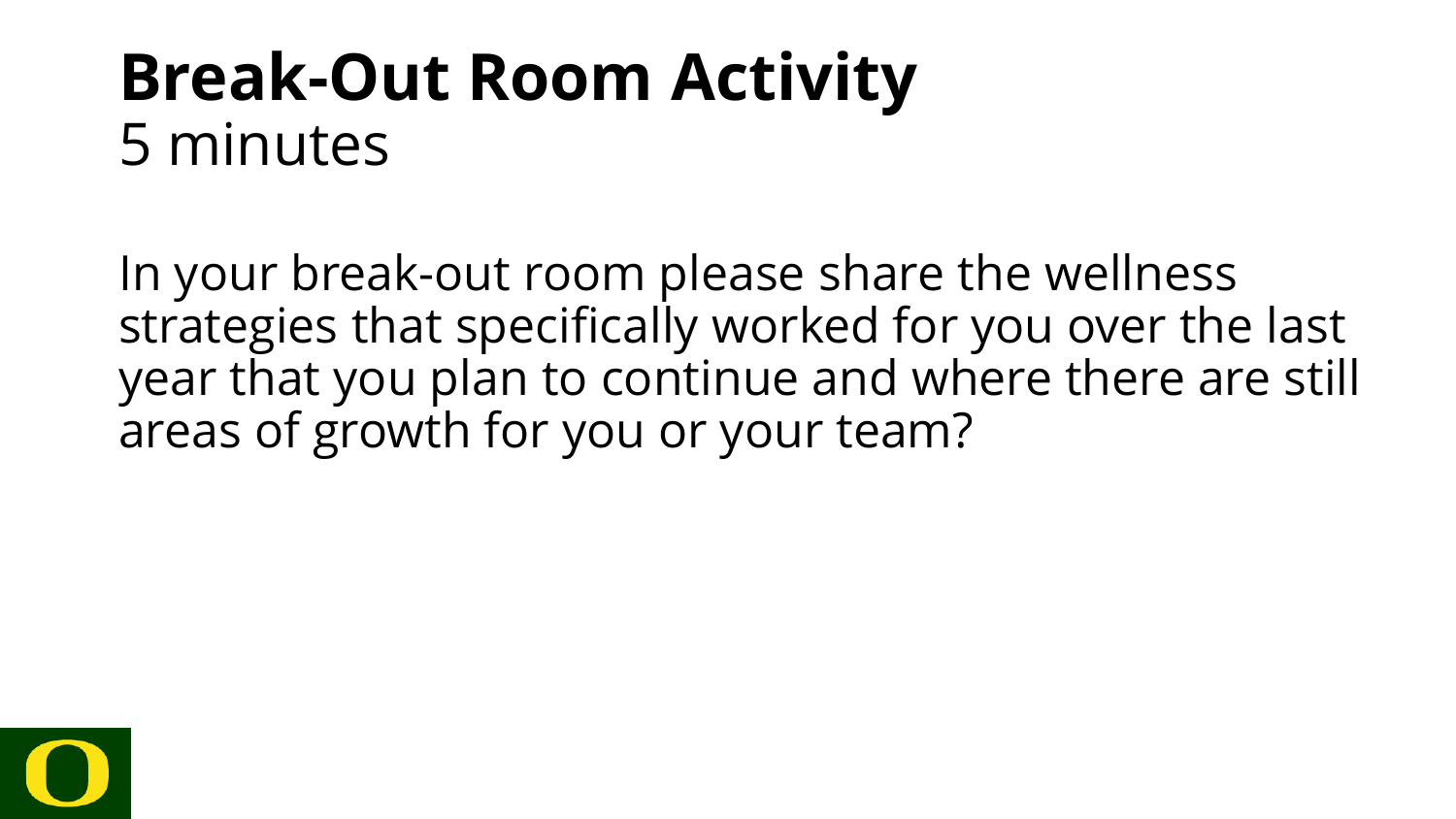# **Employee and Supervisor Resources**

### [Path to Fall -Employee Support](https://hr.uoregon.edu/programs-services/covid-19-resources/path-fall-employee-support)

*Resources to help employees get started in thinking about the fall transition* 

### [Path to Fall Supervisor Support](https://hr.uoregon.edu/programs-services/covid-19-resources/resources-supervisors-hr-partners/path-fall-supervisor-support)

*[Priority resources including t](https://hr.uoregon.edu/path-fall-leading-teams-covid-19-world)[alking points](https://hr.uoregon.edu/employee-labor-relations/policies-guidance-reporting/path-fall-hr-guidance-units/path-fall-notifying) [for return to work, Guide to Leading](https://hr.uoregon.edu/path-fall-leading-teams-covid-19-world)  Teams in a COVID-19 World and MyTrack [Supervisor Discussion Sessions](https://uomytrack.pageuppeople.com/learning/3207)*

### [Employee and Labor Relations Department](https://hr.uoregon.edu/er)

*The ELR team partners with supervisors to administer employment strategies to support the department and the University's mission and strategic initiatives. Martin Stanberry, ADA Coordinator [–WorkplaceADA@uoregon.edu](mailto:mailtomailtoWorkplaceADA@uoregon.edu)*

### [EAP Consultation and Support for Supervisors](https://cascadecenters.com/Organization-Resources)

*Cascade Centers, Inc. supports managers with employee related concerns. Contact them for assistance.*

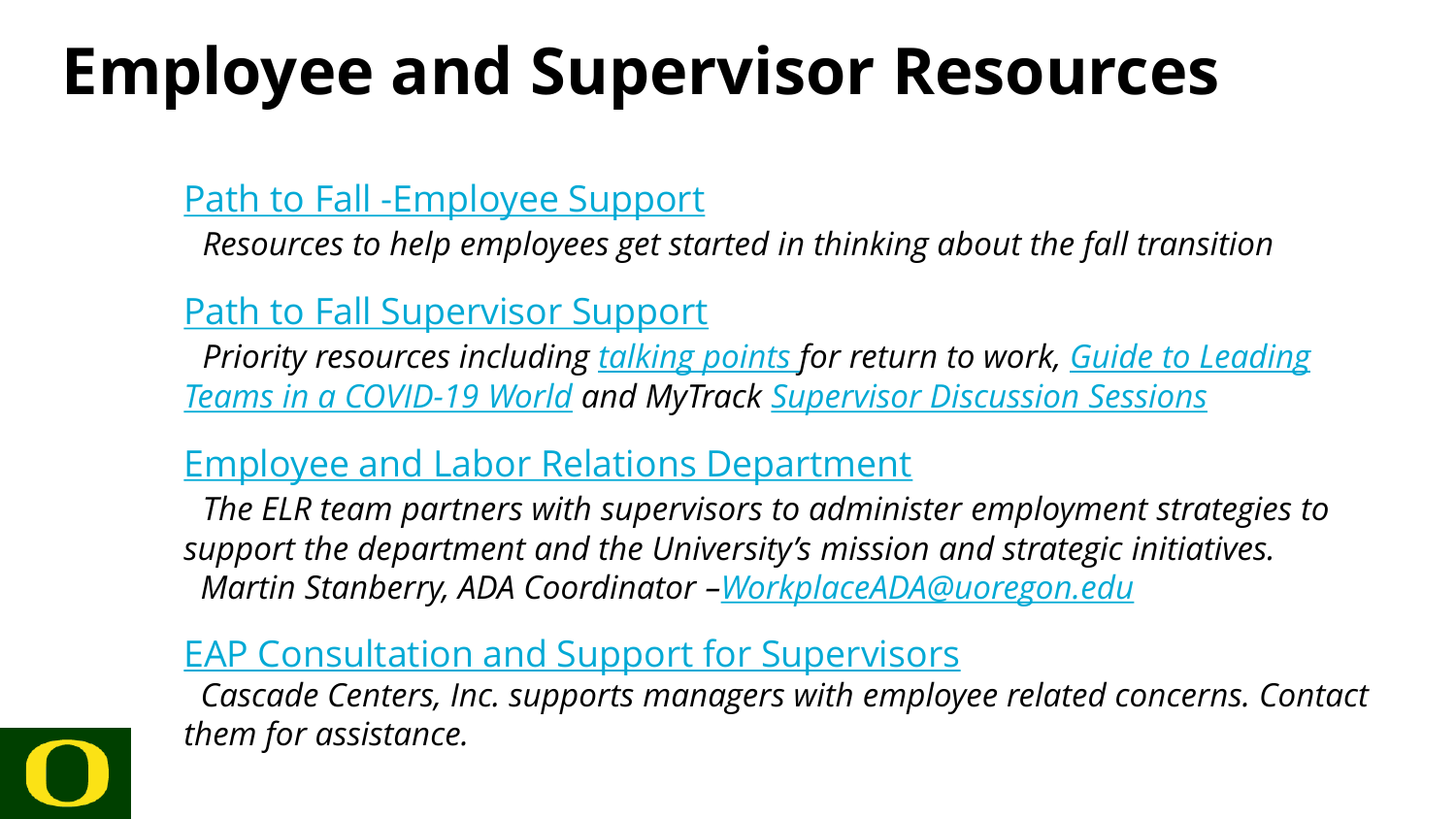# **Employee and Supervisor Resources**

### [Ombuds Office](https://ombuds.uoregon.edu/)

*The Ombuds Program offers all members of the campus community a central, safe, and easy place to gain access to support and problem-solving resources.*

### [EAP Services for Eligible Employees](https://cascadecenters.com/Services-Offered)

*The EAP is a FREE and CONFIDENTIAL benefit that assists eligible employees and their family members with any personal problems, large or small*

### [Employee Engagement](https://hr.uoregon.edu/programs-services/covid-19-resources/covid-19-guide-employee-engagement)

*University HR has assembled a guide for supervisors/employees to reinforce strategies already used or to help generate new ideas. This guide reinforces the ideals of our UO Connection: engagement, experience and excellence.*

### [LinkedIn Learning](https://hr.uoregon.edu/learning-development/linkedin-learning)

*LinkedIn Learning gives UO employees unlimited access to its comprehensive resources and expert instructors. It offers personalized learning recommendations based on experience and individual utilization.*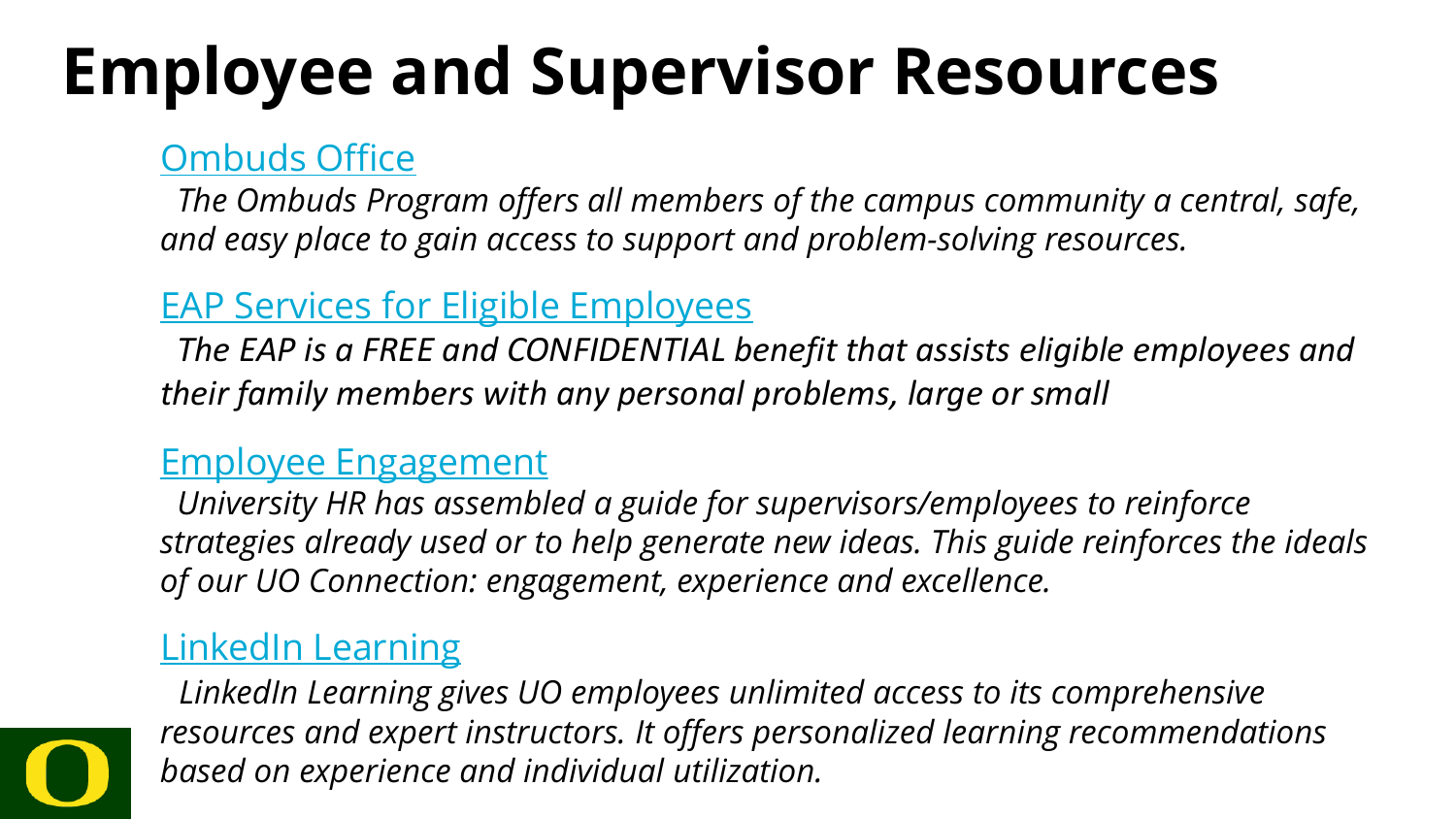# **Employee and Supervisor Resources**

#### [Wellness Newsletter](https://lists.uoregon.edu/mailman/listinfo/uowellness)

*Subscribe to the UO Wellness Listserv managed by the UO Wellness Ambassador Program to receive monthly emails*

#### [Work-Life Resources](https://hr.uoregon.edu/programs-services/work-life-resources)

*The UO recognizes the importance of wellness and is committed to helping employees balance their work, educational and personal responsibilities.* 

### [University Wellness Programs](https://hr.uoregon.edu/benefits/wellness-programs)

*A variety of wellness programs, including WW and LifeBalance, are available and intended to compliment the insurance protection provided in the University's employee benefit package*

### [You @ UO](https://hr.uoregon.edu/programs-services/work-life-resources/you-uo) (new employee orientation and webpage)

*Employees have access to opportunities unique to members of the university community. Being an employee at the University of Oregon has its perks*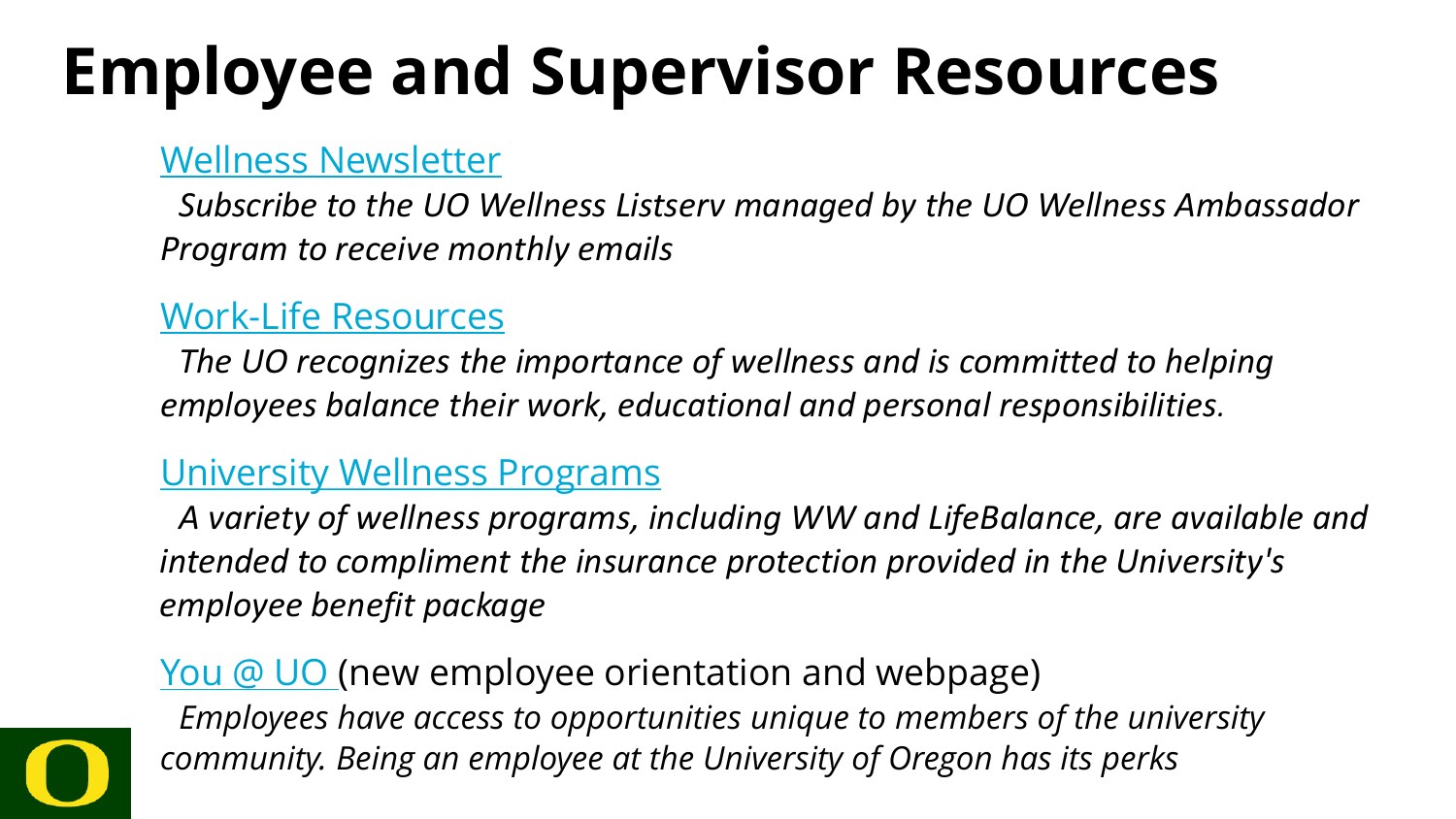# **Reference Materials**

- [The 8 Dimensions of Wellness c](http://workplacewellnesslab.com/the-8-dimensions-of-wellness/)reated by the Substance Abuse and Mental Health Services Administration [\(SAMHSA\)](https://www.samhsa.gov/)
- Change and Ambiguity in the Workplace presentation, UO Wellness Ambassador Program, University of Oregon
- [The Transition Model,](https://de7pikzj4hvyk.cloudfront.net/wp-content/uploads/2021/05/04155840/Transition-Management.pdf) The Table Group/Transition Management Notes
- [Ways to Transition Staff Smoothly During Periods of Change](https://faculty.medicine.umich.edu/ways-transition-staff-smoothly-during-periods-change), University of Michigan Medical School
- [Handling Change Gracefully –Tips for Weathering Times of Transition in the](https://www.americanbar.org/careercenter/blog/tips-to-weather-times-of-workplace-transition/)  Workplace, Crisp, Kaycee, American Bar Association, June 2019
- [5 Tips on checking in with employees during the pandemic](https://www.understood.org/en/workplace/coronavirus-resources/how-to-check-on-employees-coronavirus), Studenroth, Jamie, Understood webpage covering disability inclusion work